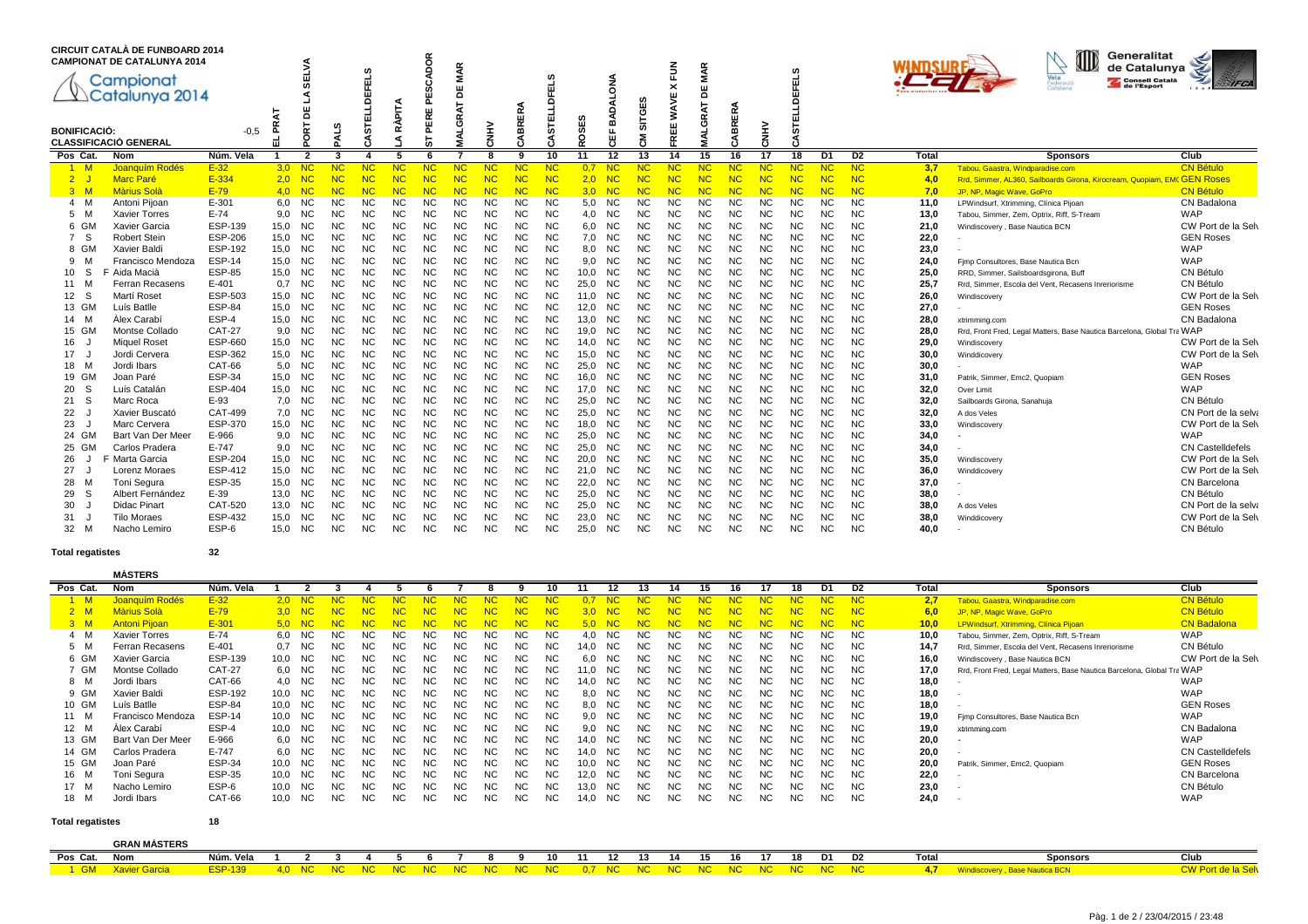| <b>BONIFICACIÓ:</b> | <b>CIRCUIT CATALÀ DE FUNBOARD 2014</b><br><b>CAMPIONAT DE CATALUNYA 2014</b><br>Campionat<br>Catalunya 2014<br><b>CLASSIFICACIÓ GENERAL</b> | $-0,5$         | ᆐ      |           | m         |           |           |                | ⌒   |           | ш<br>œ    |           | w<br>ш<br>c. | œ         | ဖာ<br>ш   | ~              |     |           |           |           |     |           | $\textcircled{\tiny{1}}$<br>Generalitat<br>de Catalunya<br>$\tilde{\mathcal{Z}}$<br>Vela<br>Consell Català<br>Catalana |
|---------------------|---------------------------------------------------------------------------------------------------------------------------------------------|----------------|--------|-----------|-----------|-----------|-----------|----------------|-----|-----------|-----------|-----------|--------------|-----------|-----------|----------------|-----|-----------|-----------|-----------|-----|-----------|------------------------------------------------------------------------------------------------------------------------|
| $2$ GM              | <b>Montse Collado</b>                                                                                                                       | <b>CAT-27</b>  | 0.7    | NC.       | <b>NC</b> | NC        | NC        | <b>NC</b>      |     | <b>NC</b> | NC        | <b>NC</b> |              | NC        | NC        | NC             |     | NC        | NC        | NC.       | NC. | NC        | 5.7<br>Rrd, Front Fred, Legal Matters, Base Nautica Barcelona, Global Tra WAP                                          |
| $3$ GM              | <b>Xavier Baldi</b>                                                                                                                         | <b>ESP-192</b> | 4.0    | - NC      | NG.       | NG.       |           | NG             |     | NC        | NC        | NC        |              | - NC-     | NC        |                |     | NC        |           | <b>NG</b> |     | NC        | <b>WAP</b><br>6,0                                                                                                      |
| 4 GM                | Bart Van Der Meer                                                                                                                           | E-966          | 0.7 NC |           | NC.       | NC.       | <b>NC</b> | NC.            | NC. | NC.       | NC.       | <b>NC</b> | 6.0          | NC        | <b>NC</b> | NC.            | NC. | NC.       | NC.       | NC.       | NC. | NC.       | WAP<br>6,7                                                                                                             |
|                     | 5 GM F Montse Collado                                                                                                                       | <b>CAT-27</b>  | 0.7 NC |           | NC.       | <b>NC</b> | <b>NC</b> | <b>NC</b>      | NC. | <b>NC</b> | <b>NC</b> | <b>NC</b> | 6.0          | NC.       | <b>NC</b> | <b>NC</b>      | NC. | <b>NC</b> | <b>NC</b> | <b>NC</b> | NC. | <b>NC</b> | 6,7<br>Rrd, Front Fred, Legal Matters, Base Nautica Barcelona, Global Tra WAP                                          |
| 6 GM                | Carlos Pradera                                                                                                                              | E-747          | 0.7    | <b>NC</b> | NC.       | NC.       | <b>NC</b> | N <sub>C</sub> | NC. | <b>NC</b> | <b>NC</b> | <b>NC</b> | 6.0          | NC.       | <b>NC</b> | N <sub>C</sub> | NC. | NC.       | <b>NC</b> | <b>NC</b> | NC. | NC.       | <b>CN CastelIdefels</b><br>6,7                                                                                         |
| ' GM                | Luís Batlle                                                                                                                                 | <b>ESP-84</b>  | 4.0    | <b>NC</b> | NC.       | <b>NC</b> | <b>NC</b> | <b>NC</b>      | NC. | <b>NC</b> | NC.       | <b>NC</b> | 3,0          | NC.       | <b>NC</b> | NC.            | NC. | NC.       | <b>NC</b> | <b>NC</b> | NC. | <b>NC</b> | 7,0<br><b>GEN Roses</b>                                                                                                |
| 8 GM                | Joan Paré                                                                                                                                   | <b>ESP-34</b>  | 4,0    | <b>NC</b> | NC.       | <b>NC</b> | <b>NC</b> | <b>NC</b>      | NC. | <b>NC</b> | NC.       | NC.       | 4,0          | <b>NC</b> | <b>NC</b> | <b>NC</b>      | NC. | <b>NC</b> | NC.       | <b>NC</b> | NC. | <b>NC</b> | <b>GEN Roses</b><br>8,0<br>Patrik, Simmer, Emc2, Quopiam                                                               |
| ⊢ GM                | Carlos Pradera                                                                                                                              | E-747          | 4,0    | NC.       | NC.       | NC.       | <b>NC</b> | <b>NC</b>      | NC. | ΝC        | ΝC        | NC        | 6,0          | NC        | <b>NC</b> | NC.            | NC. | NC.       | NC.       | NC.       | NC. | <b>NC</b> | 10,0<br><b>CN Castelldefels</b>                                                                                        |

### **Total regatistes<sup>9</sup>**

**JUVENILS**

|           | <b>JUVLIVILJ</b>   |                |        |      |       |                    |                          |      |      |      |                                   |        |           |    |                                |                                                      |      |             |       |       |       |                                                                               |                            |
|-----------|--------------------|----------------|--------|------|-------|--------------------|--------------------------|------|------|------|-----------------------------------|--------|-----------|----|--------------------------------|------------------------------------------------------|------|-------------|-------|-------|-------|-------------------------------------------------------------------------------|----------------------------|
| Pos Cat.  | Nom                | Núm. Vela      |        |      |       |                    |                          |      |      |      | 10.                               |        |           |    |                                |                                                      |      |             |       | D2    | Total | Club<br><b>Sponsors</b>                                                       |                            |
| <u>1J</u> | Marc Paré          | <b>ESP-334</b> |        |      |       |                    | 0.7 NC NC NC NC NC NC NC |      |      |      | NC NC                             |        |           |    | 0,7 NC NC NC NC                | $\overline{\phantom{a}}$ NC $\overline{\phantom{a}}$ |      | NC NC NC NC |       |       | 1.4   | Patrik, Simmer, Reptile, Maui Ultra Fins, Emc2, sailboards Girona, CGEN ROSES |                            |
|           | 2 J Miguel Roset   | ESP-660        |        |      |       |                    |                          |      |      |      | 4.0 NC NC NC NC NC NC NC NC NC NC |        |           |    | 2.0 NC NC NC NC NC             |                                                      |      | NC NC NC NC |       |       | 6.0   | Windiscovery                                                                  | <b>CW Port de la Selve</b> |
|           | 3 J Jordi Cervera  | ESP-362        |        |      |       |                    |                          |      |      |      | 4.0 NC NC NC NC NC NC NC NC NC NC |        |           |    | 3.0 NC NC NC NC NC NC NC NC NC |                                                      |      |             |       |       |       | 7,0 Winddicovery                                                              | <b>CW Port de la Selv</b>  |
|           | F Marta Garcia     | ESP-204        | 4.0 NC |      | NC NC | NC                 | NC.                      | NC . | NC . | NC . | NC.                               |        | 5,0 NC NC | NC | NC.                            | NC.                                                  | NC . | NC.         |       | NC NC | 9,0   | Windiscovery                                                                  | CW Port de la Selv         |
|           | Xavier Buscató     | CAT-499        |        |      |       | 2.0 NC NC NC NC NC |                          | NC . | NC . | NC 1 | NC.                               |        | 8,0 NC NC | NC | NC.                            | NC.                                                  | NC . | NC.         | NC .  | NC    | 10.0  | A dos Veles                                                                   | CN Port de la selva        |
|           | Lorenz Moraes      | ESP-412        | 4.0 NC | NC . | NC .  |                    | NC NC                    | NC.  | NC . | NC . | NC.                               |        | 6,0 NC NC | NC | NC.                            | NC.                                                  | NC.  | NC.         | NC NC |       | 10.0  | Winddicovery                                                                  | CW Port de la Selv         |
|           | Didac Pinart       | CAT-520        | 3.0 NC |      | NC NC |                    | NC NC                    | NC.  | NC . | NC . | NC.                               |        | 8,0 NC NC | NC | NC.                            | NC.                                                  | NC . | NC.         | NC.   | NC    | 11.0  | A dos Veles                                                                   | CN Port de la selva        |
|           | <b>Tilo Moraes</b> | ESP-432        | 4.0 NC | NC . | NC.   | NC .               | <b>NC</b>                | NC.  | NC.  | NC . | NC                                | 7.0 NC | NC.       | NC | NC.                            | NC.                                                  | NC.  | NC.         | NC .  |       | 11,0  | Winddicovery                                                                  | CW Port de la Sel          |
|           |                    |                |        |      |       |                    |                          |      |      |      |                                   |        |           |    |                                |                                                      |      |             |       |       |       |                                                                               |                            |

## **Total regatistes<sup>8</sup>**

|          | <b>FÈMINES</b>        |                                                                             |  |  |  |  |  |  |  |  |  |  |       |                                                                                   |                            |
|----------|-----------------------|-----------------------------------------------------------------------------|--|--|--|--|--|--|--|--|--|--|-------|-----------------------------------------------------------------------------------|----------------------------|
| Pos Cat. | Nom                   | Núm. Vela 1 2 3 4 5 6 7 8 9 10 11 12 13 14 15 16 17 18 D1 D2                |  |  |  |  |  |  |  |  |  |  | Total | <b>Sponsors</b>                                                                   | Club                       |
|          | 1 GM F Montse Collado |                                                                             |  |  |  |  |  |  |  |  |  |  |       | <b>2.7</b> Rrd, Front Fred, Legal Matters, Base Nautica Barcelona, Global Tra WAP |                            |
|          | 2 S. F. Aida Macià    | ESP-85 2.0 NC NC NC NC NC NC NC NC NC NC 0.7 NC NC NC NC NC NC NC NC NC NC  |  |  |  |  |  |  |  |  |  |  |       | 2,7 RRD, Simmer, Sailsboardsgirona, Buff                                          | <b>CN Bétulo</b>           |
|          | 3 J F Marta Garcia    | ESP-204 2.0 NC NC NC NC NC NC NC NC NC NC 3.0 NC NC NC NC NC NC NC NC NC NC |  |  |  |  |  |  |  |  |  |  |       | 5.0 Windiscovery                                                                  | <b>CW Port de la Selve</b> |

## **Total regatistes<sup>3</sup>**

|  | <b>NOTES</b> |  |
|--|--------------|--|
|  |              |  |
|  |              |  |

| Punts de bonificació per assitència a regata sense resultat (Segons acord d'Assamblea General Ordinària de 11/11/2007)                 |
|----------------------------------------------------------------------------------------------------------------------------------------|
| Regata no convocada i sense puntuació                                                                                                  |
| Regata no puntuable                                                                                                                    |
| Descarts (1-3 esdeveniments 0 descarts, 4-6 esdeveniments 1 descarts, 7-8 esdeveniments 2 descarts, més de 9 esdeveniments 3 descarts) |
| Regatistes que en l'any d'emissió de la llicència tinguin més de 35 anys. Prevaldrà el que indiqui la llicència.                       |
| Regatistes que en l'any d'emissió de la llicència tinguin menys de 18 anys. Prevaldrà el que indiqui la llicència.                     |
| Regatistes sense llicència de la FCV                                                                                                   |
|                                                                                                                                        |

## **Resolució d'empats segons Regles Generals de Windurfcat aprovades en Assemblea General Ordinària el novembre de 2007**Empats en la classificació general de la temporada entre disciplines

Quan hi hagi un empat en el nombre total de punts en la classificació anual entre disciplines (dues o mes modalitats disputades), l'empat es desfarà en favor del competidor que hagi vencut l'altre en mes nombre de discipli Si l'empat persisteix es decidirà en favor del que tingui major nombre de primers, de segons, etc. incloent tots els descarts.

Si l'empat persisteix es quedarà en empat com a resultat final.

Els empats entre més de dos competidors es resoldran de la mateixa manera tenint-los en compte a tots alhora.

Si l'empat no es pot desfer utilitzant la regla anterior si és possible es pot disputar un heat de desempat entre els competidors.

Si, tot i haver aplicat totes les regles de desempat, i ha un empat entre competidors classificats entre els tres millors de la competició, es trencarà l'empat en favor del que hagi tingut una millor posició en l'última el

Si dos o més competidors estan classificats en la mateixa posició després d'haver aplicat totes les regles de desempat, el competidor que els sequeixi en la classificació rebrà la posició consecutiva a la que ocupen els em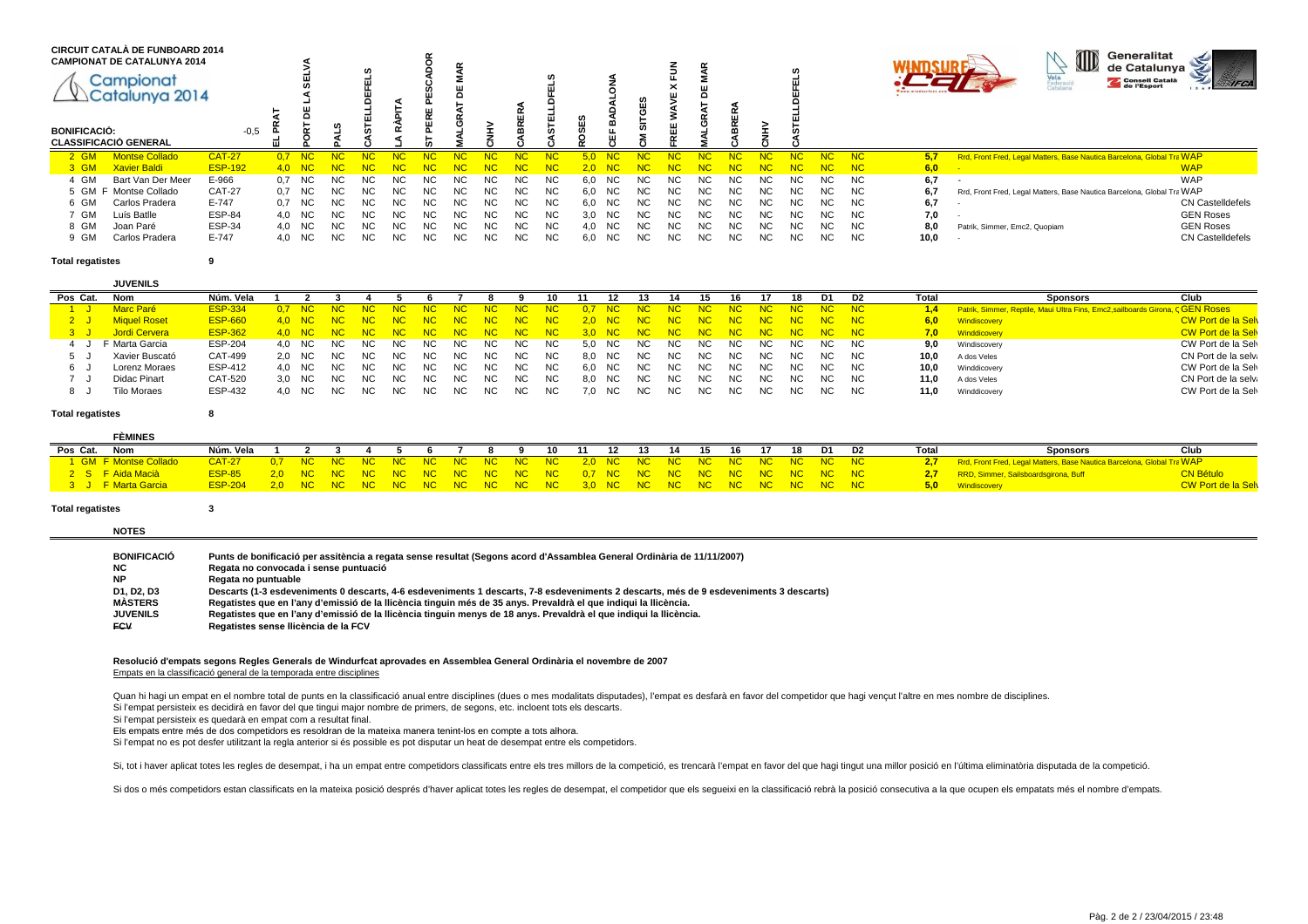Campionat<br><u>N</u>Catalunya 2014 L

# **CLASSIFICACIÓ ESLÀLOM SENIOR** <sup>1</sup>





| Pos Cat.             | <b>Nom</b>                 | Núm. Vela      | $\mathbf{1}$ | $\mathbf{z}$                | 3              | 4          | 5 | D1             | D <sub>2</sub> | <b>Total</b> |                          | <b>Sponsors</b>                                                           | Club                       | <b>Territorial</b> |
|----------------------|----------------------------|----------------|--------------|-----------------------------|----------------|------------|---|----------------|----------------|--------------|--------------------------|---------------------------------------------------------------------------|----------------------------|--------------------|
| 1 M                  | Joanquím Rodés             | <b>ESP-32</b>  | 3,0          | 4.0                         | 4.0            | 8.0        |   | 8,0            |                | 11,0         | 0.7                      | Tabou, Gaastra, Windparadise.com                                          | <b>CN Bétulo</b>           | Catalana           |
| $\overline{2}$<br>J. | <b>Marc Paré</b>           | <b>ESP-334</b> | 6,0          | 9,0                         | 6,0            | 6.0        |   | 9,0            |                | 18,0         | 2,0                      | Patrik, Simmer, Reptile, Maui Ultra Fins, Emc2, sailboards Girc GEN Roses |                            | Catalana           |
| $3 \, M$             | <b>Màrius Solà</b>         | <b>ESP-79</b>  | 8,0          | 22,0                        |                | $8.0$ 14.0 |   | 22,0           |                | 30,0         | 3,0                      | JP, NP, Reptile-masts, magicwave.es, GoPro, Sapse                         | <b>CN Bétulo</b>           | Catalana           |
| 4 M                  | <b>Xavier Torres</b>       | <b>ESP-74</b>  | 29.0         | 25,0                        | 21,0 22,0      |            |   | 29.0           |                | 68.0         | 4,0                      | Tabou, Simmer, Zem, Optrix, Riff, S-Tream, Windparadise, Sa WAP           |                            | Catalana           |
| M<br>5               | Antoni Piioan              | ESP-301        | 45.0         | 44,0                        | 12.0 13.0      |            |   | 45.0           |                | 69,0         | 5.0                      | LPWindsurf, Xtrimming, Clínica Pijoan                                     | CN Badalona                | Catalana           |
| 6 GM                 | Xavier Garcia              | ESP-139        | 39,0         | 20,0                        | 33,0 25,0      |            |   | 39,0           |                | 78,0         | 6,0                      | Windiscovery, Base Nautica BCN                                            | CW Port de la Selva        | Catalana           |
| S<br>$\overline{7}$  | Robert Stein               | <b>ESP-206</b> | 43,0         | 19,0                        | 33,0 29,0      |            |   | 43,0           |                | 81,0         | 7,0                      |                                                                           | <b>GEN Roses</b>           | Catalana           |
| 8 GM                 | Xavier Baldi               | ESP-192        | 18,0         | 29,0                        | 37,0 37,0      |            |   | 37,0           |                | 84,0         | 8,0                      |                                                                           | <b>WAP</b>                 | Catalana           |
| M<br>9               | Francisco Mendoza          | <b>ESP-14</b>  | 45,0         | 33,0                        | 29,0 23,0      |            |   | 45,0           |                | 85,0         | 9,0                      | Fimp Consultores, Base Nautica Bcn                                        | <b>WAP</b>                 | Catalana           |
| S<br>10              | F Aida Macià               | <b>ESP-85</b>  | 25,0         | 33,0                        | 41,0 29,0      |            |   | 41,0           |                | 87,0 10,0    |                          | RRD, Simmer, Sailsboardsgirona, Buff                                      | CN Bétulo                  | Catalana           |
| s<br>11              | Martí Roset                | ESP-503        | 35,0         | 33,0                        | 29,0 25,0      |            |   | 35,0           |                | 87,0 11,0    |                          | Windiscovery                                                              | CW Port de la Selva        | Catalana           |
| 12 GM                | Luís Batlle                | <b>ESP-84</b>  | 32,0         | 29,0                        | 44.0 29.0      |            |   | 44,0           |                | 90,0 12,0    |                          |                                                                           | <b>GEN Roses</b>           | Catalana           |
| 13<br>M              | Álex Carabí                | ESP-4          | 32,0         | 24,0                        | 44.0           | 43.0       |   | 44,0           |                | 99,0 13,0    |                          | xtrimming.com                                                             | CN Badalona                | Catalana           |
| J<br>14              | <b>Miquel Roset</b>        | ESP-660        | 45,0         | 29,0                        | 37,0 33,0      |            |   | 45,0           |                | 99,0 14,0    |                          | Windiscovery                                                              | CW Port de la Selva        | Catalana           |
| 15<br>J              | Jordi Cervera              | ESP-362        | 35,0         | 37,0                        | 33,0 43,0      |            |   | 43,0           |                | 105,0 15,0   |                          | Winddicovery                                                              | CW Port de la Selva        | Catalana           |
| GM<br>16             | Joan Paré                  | <b>ESP-34</b>  | 45,0         | 40,0                        | 25,0 43,0      |            |   | 45.0           |                | 108.0 16.0   |                          | Patrik, Simmer, Emc2, Quopiam                                             | <b>GEN Roses</b>           | Catalana           |
| S<br>17              | Luís Catalán               | <b>ESP-404</b> | 26,0         | 44,0                        | 44,0 40,0      |            |   | 44,0           |                | 110,0 17,0   |                          | Over Limit                                                                | <b>WAP</b>                 | Catalana           |
| 18<br>J              | Marc Cervera               | <b>ESP-370</b> | 39,0         | 33,0                        | 41.0 40.0      |            |   | 41,0           |                | 112,0 18,0   |                          | Windiscovery                                                              | CW Port de la Selva        | Catalana           |
|                      | 19 GM F Montserrat Collado | <b>ESP-27</b>  | 44,0         | 43,0                        | 37,0 33,0      |            |   | 44,0           |                | 113,0 19,0   |                          | Rrd, Front Fred, Legal Matters, Tarifa Arte Vida, Base Nautica WAP        |                            | Catalana           |
| 20<br>IJ             | F Marta Garcia             | <b>ESP-204</b> | 35,0         | 41,0                        | 44.0 43.0      |            |   | 44,0           |                | 119,0 20,0   |                          | Windiscovery                                                              | CW Port de la Selva        | Catalana           |
| J<br>21              | Lorenz Moraes              | <b>ESP-412</b> | 39,0         | 44,0                        | 44,0 43,0      |            |   | 44,0           |                | 126,0 21,0   |                          | Winddicovery                                                              | CW Port de la Selva        | Catalana           |
| 22<br>M              | Toni Segura                | <b>ESP-35</b>  | 45,0         | 44,0                        | 44,0 43,0      |            |   | 45,0           |                | 131,0 22,0   |                          |                                                                           | CN Barcelona               | Catalana           |
| 23<br>J              | <b>Tilo Moraes</b>         | <b>ESP-432</b> | 45,0         | 44,0                        | 44,0 43,0      |            |   | 45,0           |                | 131,0 23,0   |                          | Winddicovery                                                              | CW Port de la Selva        | Catalana           |
| M<br>24              | Nacho Lemiro               | ESP-6          | 45.0         | 44.0                        | 44.0 43.0      |            |   | 45.0           |                | 131,0 24,0   |                          |                                                                           | CN Bétulo                  | Catalana           |
|                      |                            |                |              |                             |                |            |   |                |                |              |                          |                                                                           |                            |                    |
|                      | <b>MÁSTER</b>              |                |              |                             |                |            |   |                |                |              |                          |                                                                           |                            |                    |
| Pos Cat.             | <b>Nom</b>                 | Núm. Vela      | $\mathbf{1}$ | $\overline{\mathbf{2}}$     | 3              | 4          | 5 | D <sub>1</sub> | D <sub>2</sub> | Total        |                          | <b>Sponsors</b>                                                           | Club                       | <b>Territorial</b> |
| 1 M                  | Joanquím Rodés             | <b>ESP-32</b>  | 3.0          | 4.0                         | 4.0            | 8.0        |   | 8,0            |                | 11,0         | 0,7                      | Tabou, Gaastra, Windparadise.com                                          | <b>CN Bétulo</b>           | Catalana           |
| 2 M                  | <b>Màrius Solà</b>         | <b>ESP-79</b>  | 8,0          | 22,0                        |                | $8,0$ 14,0 |   | 22,0           |                | 30,0         | 2,0                      | JP, NP, Reptile-masts, magicwave.es, GoPro, Sapse                         | <b>CN Bétulo</b>           | Catalana           |
| $3 \, M$             | <b>Xavier Torres</b>       | <b>ESP-74</b>  | 29,0         | 25,0                        | $21,0$ 22,0    |            |   | 29,0           |                | 68,0         | 3,0                      | Tabou, Simmer, Zem, Optrix, Riff, S-Tream, Windparadise, Sa WAP           |                            | Catalana           |
| 4 M                  | Antoni Pijoan              | ESP-301        | 45,0         | 44,0                        | 12,0 13,0      |            |   | 45,0           |                | 69,0         | 4,0                      | LPWindsurf, Xtrimming, Clínica Pijoan                                     | CN Badalona                | Catalana           |
| 5 GM                 | Xavier Garcia              | <b>ESP-139</b> | 39,0         | 20,0                        | 33,0 25,0      |            |   | 39,0           |                | 78,0         | 5,0                      | Windiscovery, Base Nautica BCN                                            | CW Port de la Selva        | Catalana           |
| 6 GM                 | Xavier Baldi               | <b>ESP-192</b> | 18.0         | 29,0                        | 37.0 37.0      |            |   | 37.0           |                | 84,0         | 6.0                      |                                                                           | <b>WAP</b>                 | Catalana           |
| 7 M                  | Francisco Mendoza          | <b>ESP-14</b>  | 45,0         | 33,0                        | 29,0 23,0      |            |   | 45,0           |                | 85,0         | 7,0                      | Fimp Consultores, Base Nautica Bcn                                        | WAP                        | Catalana           |
| 8 GM                 | Luís Batlle                | <b>ESP-84</b>  | 32,0         | 29,0                        | 44.0 29.0      |            |   | 44,0           |                | 90,0         | 8,0                      |                                                                           | <b>GEN Roses</b>           | Catalana           |
| 9<br>M               | Álex Carabí                | ESP-4          | 32,0         | 24.0                        | 44.0 43.0      |            |   | 44,0           |                | 99,0 9,0     |                          | xtrimming.com                                                             | CN Badalona                | Catalana           |
| 10 GM                | Joan Paré                  | <b>ESP-34</b>  | 45,0         | 40,0                        | 25,0 43,0      |            |   | 45,0           |                | 108,0 10,0   |                          | Patrik, Simmer, Emc2, Quopiam                                             | <b>GEN Roses</b>           | Catalana           |
| GM<br>11             | F Montserrat Collado       | <b>ESP-27</b>  | 44,0         | 43,0                        | 37,0 33,0      |            |   | 44,0           |                | 113,0 11,0   |                          | Rrd, Front Fred, Legal Matters, Tarifa Arte Vida, Base Nautica WAP        |                            | Catalana           |
| 12<br>M              | Toni Segura                | <b>ESP-35</b>  | 45,0         | 44,0                        | 44.0 43.0      |            |   | 45,0           |                | 131,0 12,0   |                          | a.                                                                        | CN Barcelona               | Catalana           |
| 13 M                 | Nacho Lemiro               | ESP-6          | 45.0         | 44.0                        | 44.0 43.0      |            |   | 45.0           |                | 131.0 13.0   |                          | ×.                                                                        | CN Bétulo                  | Catalana           |
|                      | <b>GRAN MÀSTER</b>         |                |              |                             |                |            |   |                |                |              |                          |                                                                           |                            |                    |
| Pos Cat.             | <b>Nom</b>                 | Núm. Vela      | $\mathbf{1}$ | $\mathbf{2}$                | 3              | 4          | 5 | D1             | D <sub>2</sub> | Total        |                          | <b>Sponsors</b>                                                           | Club                       | <b>Territorial</b> |
| 1 GM                 | <b>Xavier Garcia</b>       | <b>ESP-139</b> | 39.0         | 20.0                        | 33.0 25.0      |            |   | 39,0           |                | 78.0         | 0.7                      | Windiscovery, Base Nautica BCN                                            | <b>CW Port de la Selva</b> | Catalana           |
| $2$ GM               | <b>Xavier Baldi</b>        | <b>ESP-192</b> | 18,0         |                             | 29,0 37,0 37,0 |            |   | 37,0           |                | 84,0         | 2,0                      | ×.                                                                        | <b>WAP</b>                 | Catalana           |
| 3 GM                 | <b>Luís Batlle</b>         | <b>ESP-84</b>  |              | $32.0$ $29.0$ $44.0$ $29.0$ |                |            |   | 44.0           |                |              | $90.0 \quad 3.0 \quad -$ |                                                                           | <b>GEN Roses</b>           | Catalana           |

3 GM Luís Batlle ESP-84 32,0 29,0 44,0 29,0 44,0 90,0 3,0 - GEN Roses Catalana 4 GM Joan Paré ESP-34 45,0 40,0 25,0 43,0 45,0 108,0 4,0 Patrik, Simmer, Emc2, Quopiam GEN Roses Catalana 5 GM F Montserrat Collado ESP-27 44,0 43,0 37,0 33,0 44,0 113,0 5,0 Rrd, Front Fred, Legal Matters, Tarifa Arte Vida, Base Nautica BCN, Global Translators WAP Catalana **JUVENIL**

| Pos Cat. | Nom                 | Núm. Vela      |                       |                     |                | D1   | D2 | Total           |     | <b>Sponsors</b>                                                           | Club                | Territorial |
|----------|---------------------|----------------|-----------------------|---------------------|----------------|------|----|-----------------|-----|---------------------------------------------------------------------------|---------------------|-------------|
|          | Marc Paré           | <b>ESP-334</b> | 6.0                   | $9.0^{\circ}$       | $6.0\quad 6.0$ | 9,0  |    | $18.0\quad 0.7$ |     | Patrik, Simmer, Reptile, Maui Ultra Fins, Emc2, sailboards Girc GEN ROSES |                     | Catalana    |
|          | <b>Miquel Roset</b> | <b>ESP-660</b> | $45,0$ 29,0 37,0 33,0 |                     |                | 45,0 |    | $99.0\quad 2.0$ |     | Windiscovery                                                              | CW Port de la Selva | Catalana    |
|          | Jordi Cervera       | <b>ESP-362</b> | 35.0 37.0 33.0 43.0   |                     |                | 43,0 |    | $105.0$ 3.0     |     | Winddicovery                                                              | CW Port de la Selva | Catalana    |
|          | Marc Cervera        | ESP-370        | 39.0 33.0 41.0 40.0   |                     |                | 41.0 |    | 112.0           | 4.0 | Windiscoverv                                                              | CW Port de la Selva | Catalana    |
|          | Marta Garcia        | <b>ESP-204</b> | 35.0 41.0 44.0 43.0   |                     |                | 44.0 |    | 119,0 5,0       |     | Windiscoverv                                                              | CW Port de la Selva | Catalana    |
| 6 J      | Lorenz Moraes       | ESP-412        | 39.0                  | 44.0 44.0 43.0      |                | 44.0 |    | 126.0 6.0       |     | Winddicoverv                                                              | CW Port de la Selva | Catalana    |
|          | Tilo Moraes         | ESP-432        |                       | 45,0 44,0 44,0 43,0 |                | 45.0 |    | 131.0           | 7.0 | Winddicoverv                                                              | CW Port de la Selva | Catalana    |

| FÉMINA                    |                |                       |  |  |      |    |                  |                                                                    |                            |                       |
|---------------------------|----------------|-----------------------|--|--|------|----|------------------|--------------------------------------------------------------------|----------------------------|-----------------------|
| Nom<br>Pos Cat.           | Núm. Vela      |                       |  |  | D1   | D2 | Total            | <b>Sponsors</b>                                                    | Club                       | Territoria.           |
| 1 S F Aida Macià          | <b>ESP-85</b>  | 25.0 33.0 41.0 29.0   |  |  | 41.0 |    | $87.0 \quad 0.7$ | RRD, Simmer, Sailsboardsgirona, Buff                               | <b>CN Bétulo</b>           | Catalana <sup>l</sup> |
| 2 GM F Montserrat Collado | <b>ESP-27</b>  | $44.0$ 43.0 37.0 33.0 |  |  | 44.0 |    | $113.0$ 2.0      | Rrd, Front Fred, Legal Matters, Tarifa Arte Vida, Base Nautica WAP |                            | Catalana              |
| 3 J F Marta Garcia        | <b>ESP-204</b> | 35.0 41.0 44.0 43.0   |  |  | 44.0 |    | $119.0$ 3.0      | Windiscovery                                                       | <b>CW Port de la Selva</b> | Catalana              |

NOTAS<br>
"Los completares no españoles no computan en el rànking del Circuito Español (Campeonato de España)<br>
"Los descartes, D1 y D2, serán las 2 peores puntuaciones:<br>
De 1 a 3 eliminatorias descartes<br>
De 4 a 6 eliminatoria